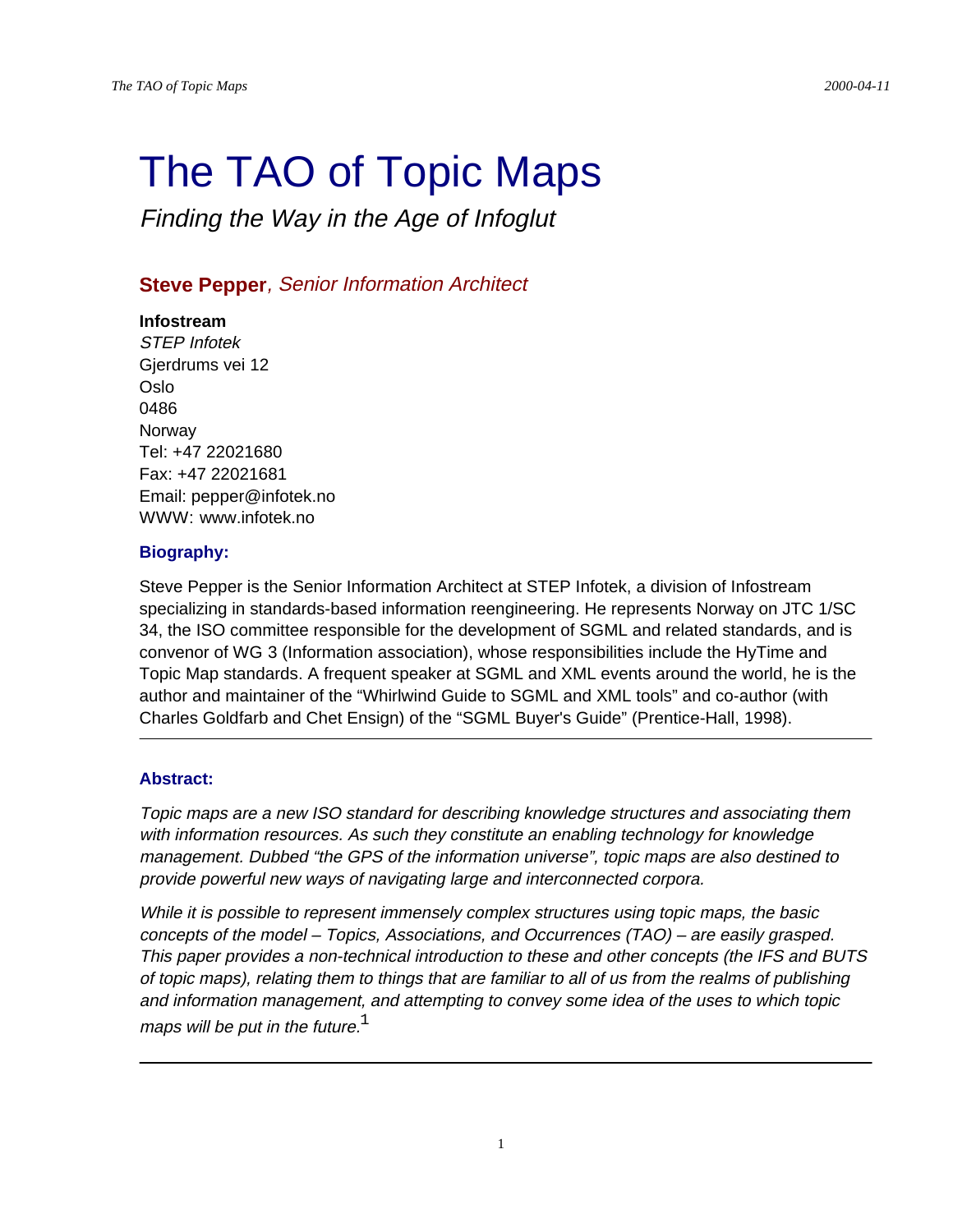# **1. Introduction**

Someone once said that "a book without an index is like a country without a map".

However interesting and worthwhile the experience of driving from A to B without a map might be in its own right, there can be no doubt that when the goal is to arrive at one's destination as quickly as possible (or at least without undue delay), some kind of a map is indispensable.

Similarly, if you are looking for a particular piece of information in a book (as opposed to enjoying the experience of reading it from cover to cover), a good index is an immense asset. The traditional back-of-book index can be likened to a carefully researched and hand-crafted map, and the task of the indexer, as Larry Bonura puts it [BON1994], "to chart[ing] the topics of the document and [presenting] a concise and accurate map for readers."

In Troilus and Cressida Shakespeare used a different metaphor:

And in such indexes (although small pricks To their subsequent volumes) there is seen The baby figure of the giant mass Of things to come at large

but also here there is the same sense of the index replicating, in miniature, the structures of its subject, in order to provide a more manageable view of the whole.

Perhaps it isn't surprising that Shakespeare chose not to use the map metaphor. After all, the art of cartography was still in its infancy in his time ... and so too were communications. Today the situation is quite different, the sheer speed of modern communications makes accurate and advanced mapping techniques of major importance. One answer to this problem in the realm of transportation is the GPS (Global Positioning System). The answer in the realm of publishing and information management is the new international standard, Topic Maps [ISO13250].

Up until now there has been no equivalent of the traditional back-of-book index in the world of electronic information. True enough, people have marked up keywords in their word processing documents and used these to generate indexes "automatically", but the resulting indexes have remained firmly within the paradigm of single documents destined to be published on paper. The world of electronic information is quite different, as the World Wide Web has taught us. Here the distinction between individual documents vanishes and the requirement is for indexes to span multiple documents, and in some cases, to cover vast pools of information. In this situation, old-fashioned indexing techniques are pitifully inadequate.

The problem has been recognized for several decades in the realm of document processing, but the methodology used to address it – full text indexing – has only solved part of the problem, as anyone who has used search engines on the internet knows only too well.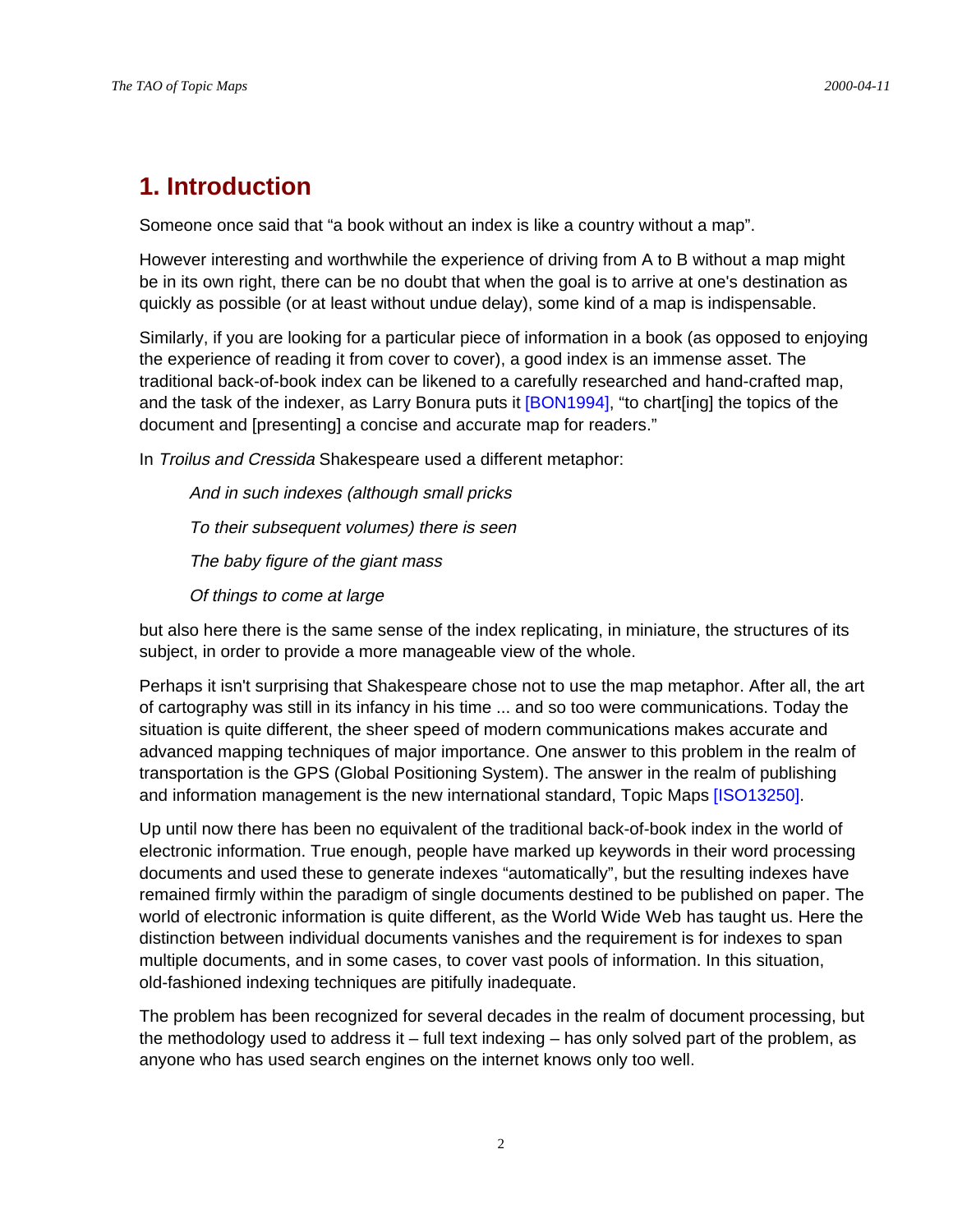The main problem with full text indexes is their lack of discrimination. They index everything: Imagine creating a traditional back-of-book index by taking every single word in the book, removing a couple of hundred of the most obviously useless ones, and then including every single usage of those that remain. Even with some intelligence to allow for inflected forms and synonyms the result would be of no practical use whatsoever. And yet this is basically how a web search engine works (no wonder you always get thousands of irrelevant hits and still manage to miss the thing you are looking for!).

That is why new methodologies are called for, and topic maps provide an approach that marries the best of several worlds, including those of traditional indexing, library science and knowledge representation, with advanced techniques of linking and addressing. It is our firm conviction that they will become as indispensable for tomorrow's information providers as maps for the traveller. And once topic maps have become ubiquitous, they will indeed constitute the GPS of the information universe.

# **2. Knowledge structures and information management**

Before looking at the topic map model itself, let us begin by trying to understand the essence of those navigational aids that are familiar to us from the realm of books and paper-based publishing. We'll start with indexes, and go on to consider glossaries and thesauri.

## **2.1. What is an index, really?**

The word "index" means many things, most of which relate to pointing in some way ("index", plural "indicis", is Latin for forefinger, informer, or sign). The sense we are interested in is that given in the Concise Oxford Dictionary as:

**6.** Alphabetical list, usu. at end of book, of names, subjects, etc., with references;

A traditional index is in fact a map of the *knowledge* contained in a book; it lists the topics covered, by whatever name users might be expected to want to look them up, and includes salient (and *only* salient) references to those topics. The following example, adapted from [POG1997], illustrates the basic features:

```
Madama Butterfly, 70-71, 234-236, 326
Puccini, Giacomo, 69-71
soprano, 41-42, 337
Tosca, 26, 70, 274-276, 326
```
The main constituents of this and any index are:

- 1. an (alphabetical) list of names of topics, and
- 2. references to occurrences of those topics

Since our example is taken from a book on opera, the range of topics covers composers, works, and other relevant subjects; in a book on another subject, the kinds of topics included would be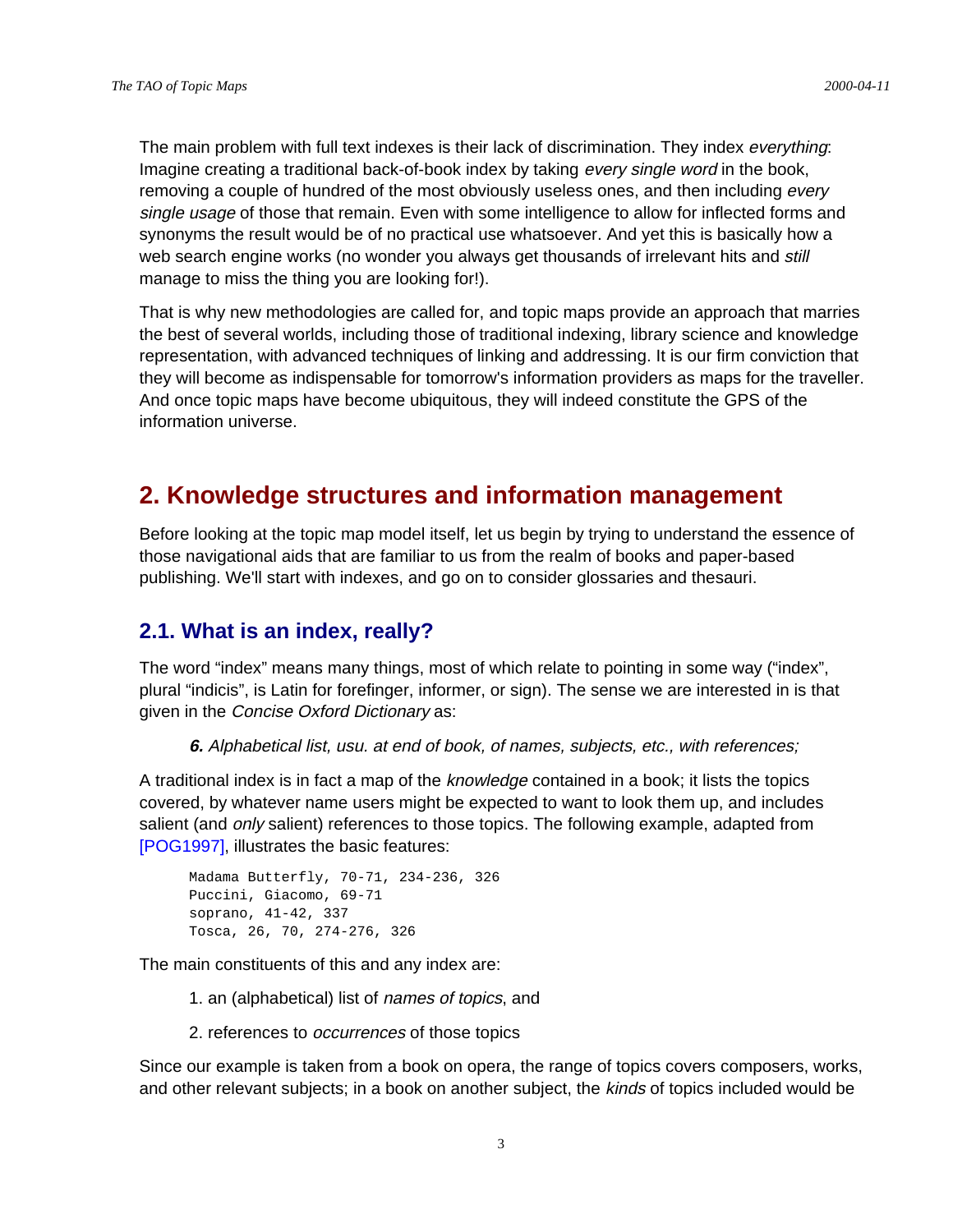different, but the principle would be the same. Also, the occurrences in the example above are referred to by page number, but other mechanisms (e.g. section numbers) might also be envisaged (in fact, references are often called "locators" among indexers).

A more complex example illustrates more features of a typical index:

```
La Bohème, 10, 70, 197-198, 326
Cavalleria Rusticana, 71, 203-204
The Girl of the Golden West, see La fanciulla del West
Leoncavallo, Ruggiero
    I Pagliacci, 71-72, 122, 247-249, 326
Madama Butterfly, 70-71, 234-236, 326
Manon Lescaut, 294
Mascagni, Pietro
    Cavalleria Rusticana, 71, 203-204
Puccini, Giacomo, 69-71
   La Bohème, 10, 70, 197-198, 326
    La fanciulla del West, 291
   Madama Butterfly, 70-71, 234-236, 326
   Manon Lescaut, 294
   Tosca, 26, 70, 274-276, 326
    Turandot, 70, 282-284, 326
Rustic Chivalry, see Cavalleria Rusticana
singers, 39-52,
    See also individual names
   baritone, 46
   bass, 46-47
   soprano, 41-42, 337
   tenor, 44-45
soprano, 41-42, 337
tenors, 44-45
Tosca, 26, 70, 274-276, 326
Turandot, 70, 282-284, 326
```
There are a number of new features here:

- typographical conventions are used to distinguish between different types of topic (the names of operas are shown in italic);
- similarly, typographical conventions are used to distinguish between different types of occurrence (references to synopses are shown in bold);
- the use of see references allows multiple points of entry (by different names) to the same topic;
- see also references point to associated topics;
- subentries provide an alternative mechanism for pointing out associations between different topics (e.g. between a composer and his works, or between supertypes and subtypes).

Indexes can also have yet other features that are not illustrated by our example: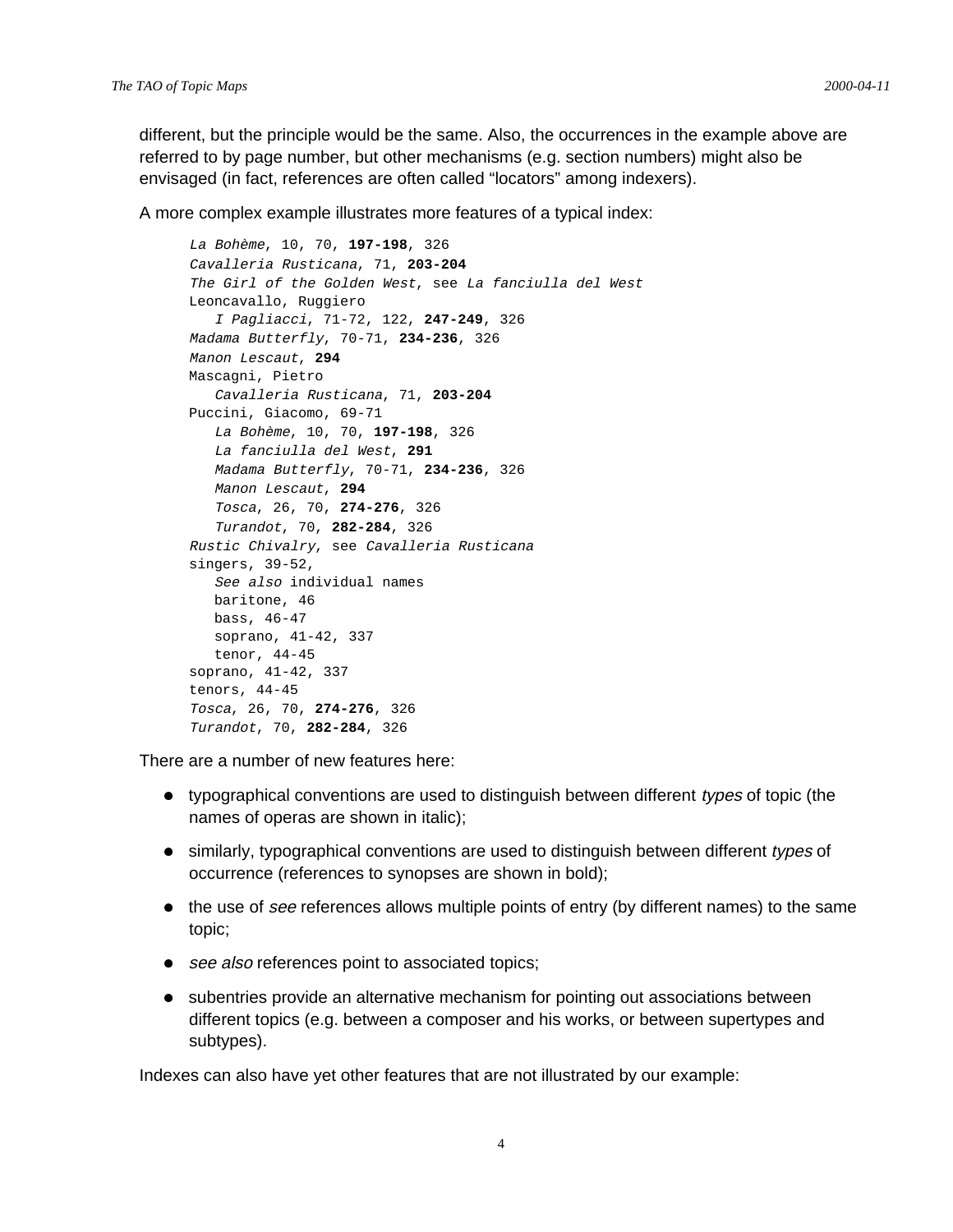- A book may contain *multiple indexes*, for example an index of names, an index of places, and an index of subjects. This mechanism provides an alternative to the use of typographic conventions for distinguishing between topics of different types in one and the same index.
- Different topic types might also be distinguished through the use of explanatory labels following the names, e.g. "Tosca (opera)" and "Tosca (character)".
- The locators (page numbers) may contain modifiers that help distinguish between different types of occurrence, for example "54n" for a footnote on page 54. Again, this is an alternative to the use of different typefaces.
- The role played by different types of occurrence might also be shown using a subentry mechanism (for example [GOL1990] makes heavy use of subentries for roles such as "clause", "defined in", "defined in glossary", "used in production", etc.).

The key features of a typical index are thus: topics (identified by their names, of which there may be more than one); associations between topics; and occurrences of topics (pointed to via locators). For each of these constructs it is useful to be able to say something about the type, in order to convey more information to the user.

Topics, Associations and Occurrences are also the key constructs in the topic map model (hence the title of this paper). But before discussing that model in more detail, let us look briefly at some related navigational aids (glossaries and thesauri), and at one common method of knowledge representation in the domain of artificial intelligence (semantic networks), since those will broaden our understanding of the kind of structures we are dealing with.

## **2.2. Glossaries and thesauri**

A glossary is basically a list of terms and definitions. It can be thought of as a kind of index in which only one type of occurrence is of interest (the one that plays the role of "definition"), and which therefore includes the occurrence inline (instead of pointing to it via a locator). Here is part of the glossary from [POG1997] (slightly amended for the purpose of illustration):

**bass:** The lowest of the male voice types. Basses usually play priests or fathers in operas, but they occasionally get star turns as the Devil.

**diva:** Literally, "goddess" – a female opera star. Sometimes refers to a fussy, demanding opera star. See also **prima donna**.

#### **first lady:** See **prima donna**.

**Leitmotif** (German, "LIGHT-mo-teef"): A musical theme assigned to a main character or idea of an opera; invented by Richard Wagner.

**prima donna** ("PREE-mah DOAN-na"): Italian for "first lady". The singer who plays the heroine, the main female character in an opera; or anyone who believes the world revolves around her.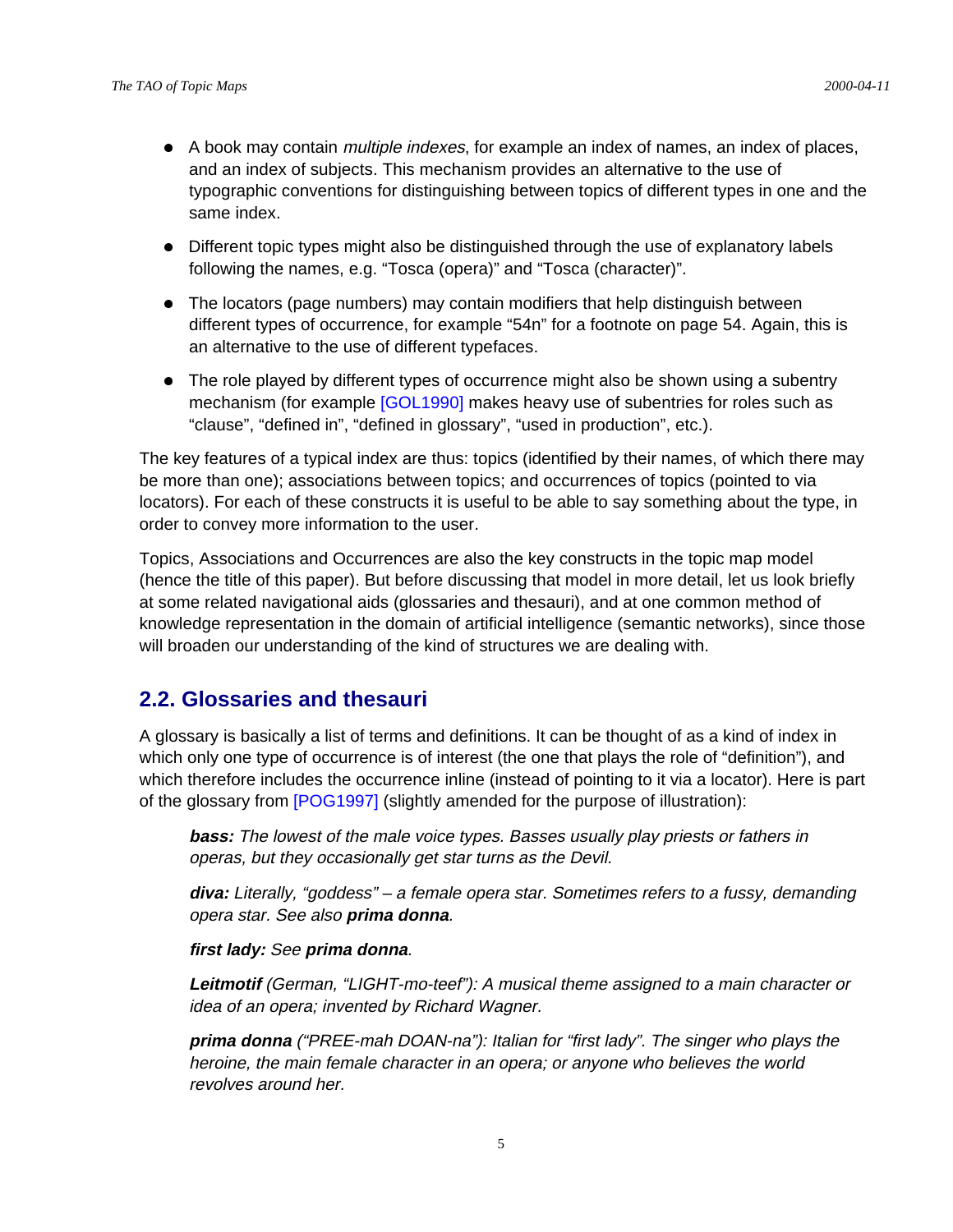#### **soprano:** The female voice category with the highest notes and the highest paycheck.

Like an index, a glossary may also contain see and see also references to associated topics. It can also (as in this case) contain additional information relevant to the term itself, such as its language or pronunciation, but the key elements are the topic names and their definitions.

A thesaurus, on the other hand, emphasizes other aspects of an index. It is basically a network of interrelated terms within a particular domain, and although it will often contain other information (such as definitions, examples of usage, etc.), the key feature of a thesaurus is the interrelations, or associations, between terms. Given a particular term, a thesaurus will indicate which other terms mean the same, which terms denote a broader category of the same kind of thing, which denote a narrower category, and which are related in some other way. To continue our example from the world of opera, a thesaurus entry might look as follows:

#### **soprano**

| definition      | The highest category of female (or artificial male) voice.           |
|-----------------|----------------------------------------------------------------------|
| broader term(s) | vocalist, singer                                                     |
|                 | narrower term(s) lyric soprano, dramatic soprano, coloratura soprano |
| related term(s) | mezzo-soprano, treble                                                |

The special thing about associations in a thesaurus (as compared to associations found in a typical index or glossary) is that they are *typed*. This is important because it makes it possible not only to say that two terms are related, but also *how* or why they are related. It also makes it possible to group together terms that are associated in the same way, thus making navigation much easier. Commonly used association types like "broader term", "narrower term", "used for" and "related term" are defined in standards for thesauri such as [Z39.19], [ISO5964] and [ISO2788].

## **2.3. Semantic networks**

Indexes, glossaries and thesauri are all ways of mapping the knowledge structures that exist implicitly in books and other sources of information. In the field of AI (Artificial Intelligence) there also exists the need to be able to represent knowledge (and meaning), in order to support communication between people and machines. One widely used mechanism is that of conceptual graphs, whose building blocks are concepts and conceptual relations.

In the following conceptual graph for the phrase "man biting dog" ([SOWA1984]), square brackets denote concepts ('man', 'bite', 'dog'), and parentheses denote relations ('agent', 'object'):

```
[man] <- (agent) &#60;- [bite] -> (object) -> [dog]
```
Under various names, such as "semantic nets", "associative nets", "partioned nets" and "knowledge" (or "conceptual") "maps", such graphs have been implemented in many AI systems. The earliest forms, called *existential graphs*, were invented by the philosopher Charles Sanders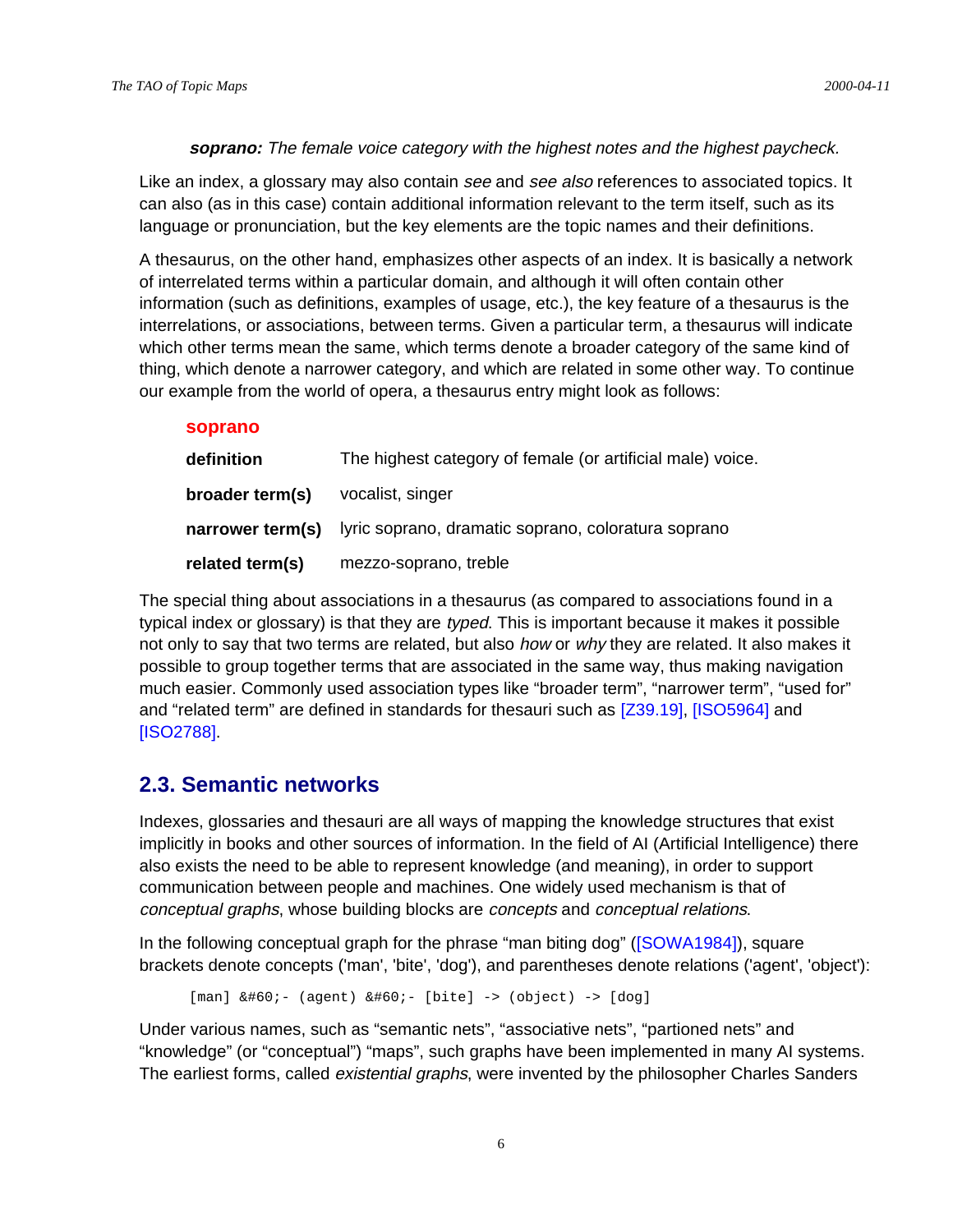Peirce at the end of the 19th century as a graphical notation for symbolic logic. One of the most completely worked out schemes, the conceptual graphs developed by John Sowa and his collaborators ([SOWA2000]), is claimed to be completely isomorphic with first order logic.

Since the basic model of semantic networks is very similar to that of the topics and associations found in indexes, combining the two approaches should provide great benefits in both information management and knowledge management, and this is precisely what the new topic map standard achieves. By adding the topic/occurrence axis to the topic/association model, topic maps provide a means of "bridging the gap" between knowledge representation and the field of information management.

"Knowledge management" is of course one of today's buzzwords and a term that often involves not a little marketing hype. For the big consulting companies, knowledge management is essentially about new business management techniques designed to address the fact that people (and the expertise they possess) are the primary assets in an increasingly knowledge-based economy. Others equate knowledge management with information management (especially some vendors of information management tools, who are only too happy to slap a new label on their boxes).

But knowledge is fundamentally different from information: the difference is that between knowing a thing versus simply having information about it. And if, as one writer claims ([RUG1997]), "knowledge management covers three main knowledge activities: generation, codification, and transfer", then topic maps can be regarded as the standard for codification that is the necessary prerequisite for the development of tools that assist in the generation and transfer of knowledge.

# **3. The TAO of topic maps**

The genesis of topic maps is to be found back in the early 1990's when what later became known as the Davenport Group was discussing ways of enabling the interchange of computer documentation. The group went on to develop DocBook ([DOCBOOK1999]), one of the most widely used DTDs for authoring SGML and XML documents.

One of the problems the Davenport Group faced was that of merging the indexes of different sets of documentation, and the insight they arrived at was that:

indexes, if they have any self-consistency at all, conform to models of the structure of the knowledge available in the materials that they index. But the models are implicit, and they are nowhere to be found! If such models could be captured formally, then they could guide and greatly facilitate the process of merging modelled indexes together.<sup>2</sup>

What eventually became the topic map standard almost ten years later was thus based from the start on the basic concepts embodied in indexes, that is Topics, Associations, and Occurrences – the TAO of topic maps. The following sections explain these and the additional concepts of Identity, Facets and Scope – the IFS of topic maps.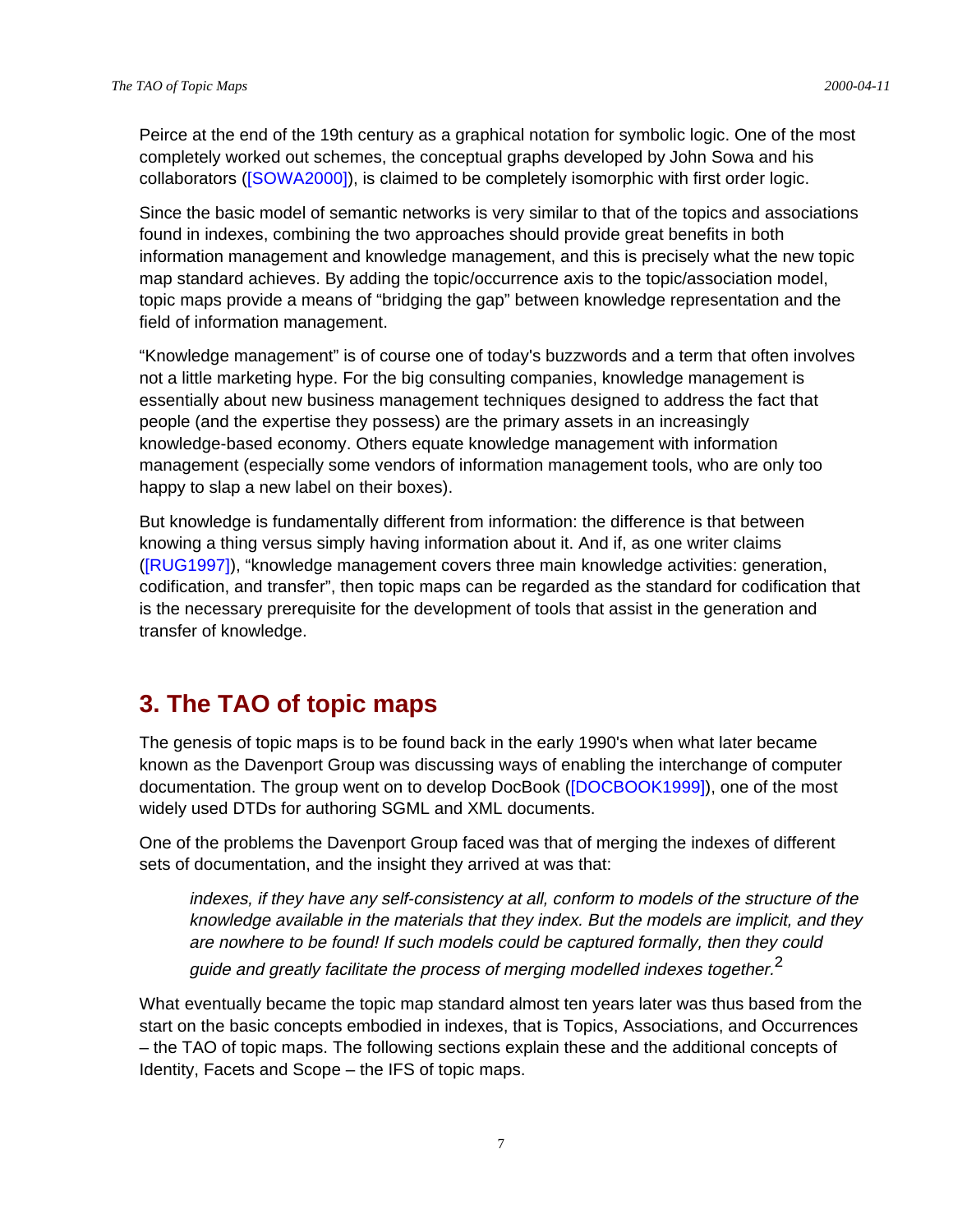# **3.1. T is for Topic**

Topics are clearly the most fundamental concept in all the structures discussed in the first part of this paper, and so too in topic maps.

## **3.1.1. Topics**

What then is a topic? A **topic**, in its most generic sense, can be any "thing" whatsoever – a person, an entity, a concept, really *anything* – regardless of whether it exists or has any other specific characteristics, about which anything whatsoever may be asserted by any means whatsoever.

You can't get much more general than that!

In fact, this is almost word for word how the topic map standard defines **subject**, the term used for the real world "thing" that the topic itself stands in for. We might think of a "subject" as corresponding to what Plato called an *idea*. A topic, on the other hand, is like the shadow that the idea casts on the wall of Plato's cave: It is an object within a topic map that represents a subject. In the words of the standard: "The invisible heart of every topic link is the subject that its author had in mind when it was created. In some sense, a topic reifies a subject..."

Strictly speaking, the term "topic" refers to the element in the topic map document (the **topic link**) that represents the subject being referred to. However, in this article it is used more loosely to denote both of these things together. Whenever there is a need to distinguish between the two, we use the terms "topic link" and "subject".

So, in the context of a *dictionary of opera*, a topic might represent subjects such as "Tosca", "Madame Butterfly", "Rome", "Italy", the composer "Giacomo Puccini", or his birthplace, "Lucca": that is, anything that might have an entry in the dictionary – but also much else besides.





## **3.1.2. Topic types**

Topics can be categorized according to their kind. In a topic map, any given topic is an instance of zero or more **topic types**. This corresponds to the categorization inherent in the use of multiple indexes in a book (index of names, index of works, index of places, etc.), and to the use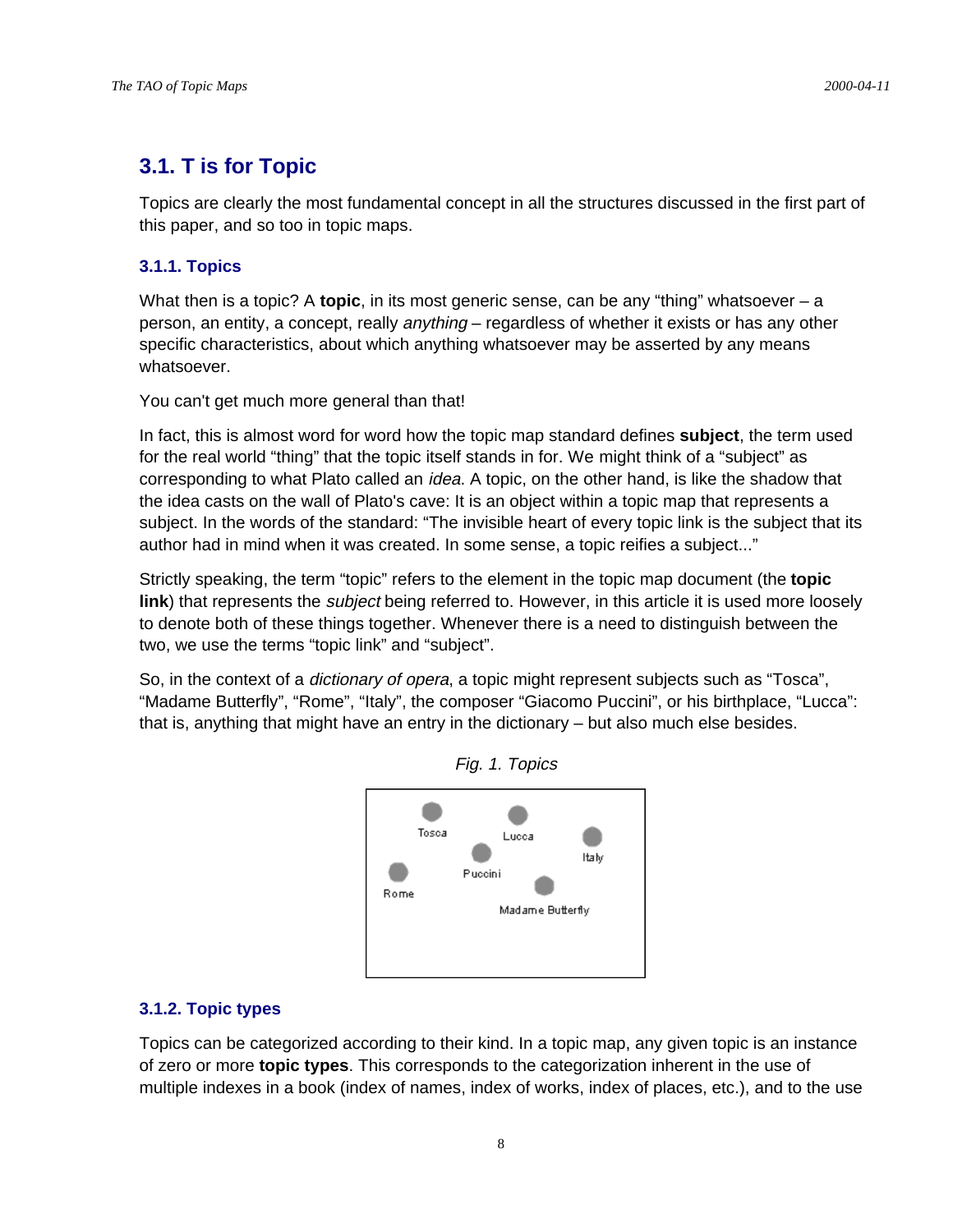of typographic and other conventions to distinguish different types of topics.

Thus, Puccini would be a topic of type "composer", Tosca and Madame Butterfly topics of type "opera", Rome and Lucca topics of type "city", Italy a topic of type "country", etc. In other words, topic types represent a typical class-instance relationship.

Exactly what one chooses to regard as topics in any particular application will vary according to the needs of the application, the nature of the information, and the uses to which the topic map will be put: In a thesaurus, topics would represent terms, meanings, and domains; in software documentation they might be functions, variables, objects, and methods; in *legal publishing*, laws, cases, courts, concepts, and commentators; in *technical documentation*, components, suppliers, procedures, error conditions, etc.

Topic types are themselves defined *as topics* by the standard. You must explicitly declare "composer", "opera", "city", etc. as topics in your topic map if you want to use them as types (in which case you will be able to say more about them using the topic map model itself).





Topics have three kinds of characteristics: names, occurrences, and roles in associations.

#### **3.1.3. Topic names**

Normally topics have explicit names, since that makes them easier to talk about.<sup>3</sup> However, topics don't *always* have names: A simple cross reference, such as "see page 97", is considered to be a link to a topic that has no (explicit) name.

Names exist in all shapes and forms: as formal names, symbolic names, nicknames, pet names, everyday names, login names, etc. The topic map standard doesn't pretend to try to enumerate and cover them all. Instead, it recognizes the need for some forms of name (that have particularly important and universally understood semantics) to be defined in a standardized way, in order for applications to be able to do something meaningful with them, and at the same time the need for complete freedom and extensibility to be able to define application-specific name types.

The standard therefore provides an element form for **topic name**, which it allows to occur zero or more times for any given topic, and to consist of one or more of the following types of name: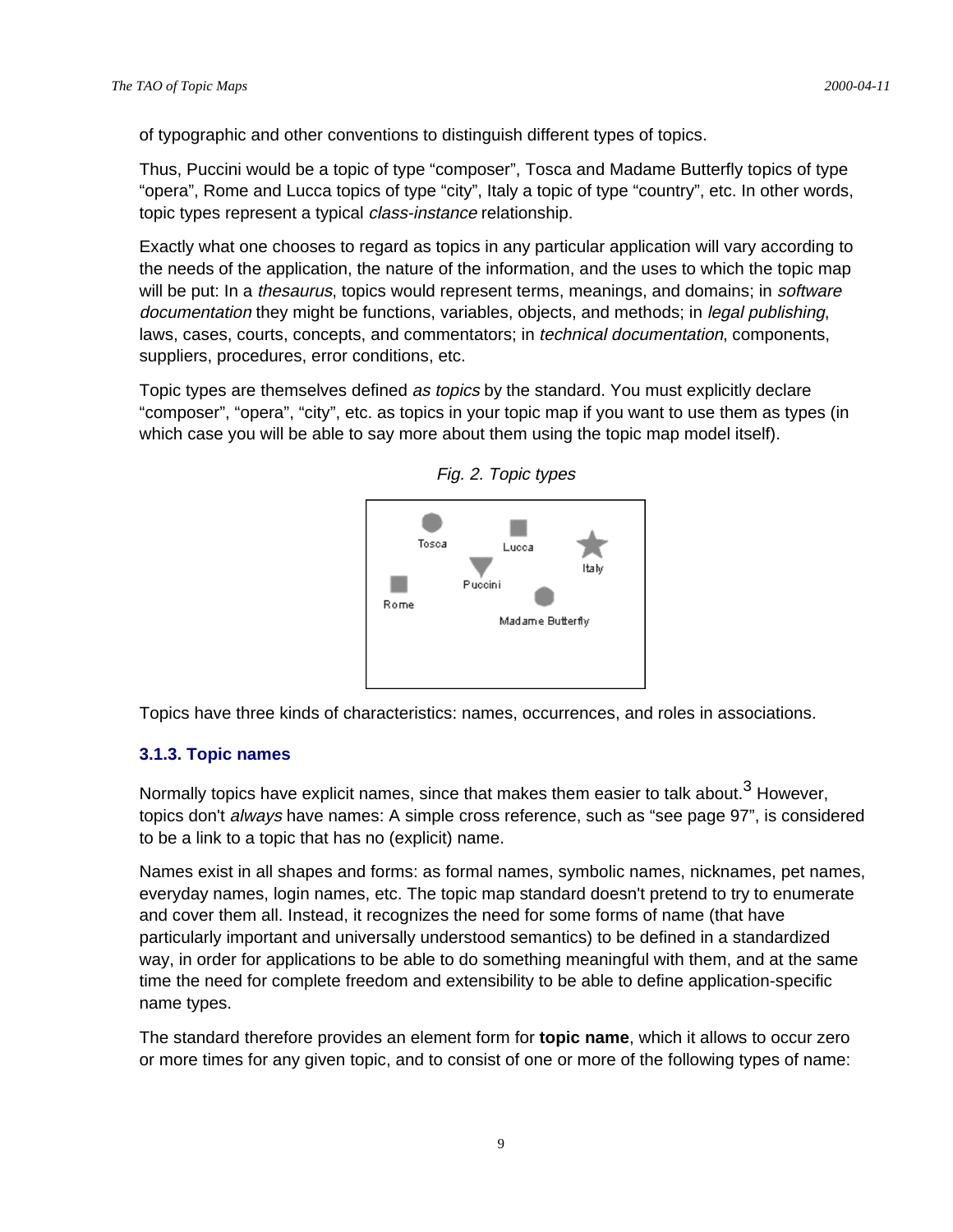- base name (required)
- display name (optional)
- sort name (optional)



Fig. 3. Topic names

The ability to be able to specify more than one topic name can be used to indicate the use of different names in different contexts or *scopes* (about which more later), such as language, style, domain, geographical area, historical period, etc. A corollary of this feature is the topic naming constraint, which states that no two subjects can have exactly the same name in the same scope.

# **3.2. O is for Occurrence**

## **3.2.1. Occurrences**

A topic may be linked to one or more information resources that are deemed to be relevant to the topic in some way. Such resources are called **occurrences** of the topic.

An occurrence could be a monograph devoted to a particular topic, for example, or an article about the topic in an encyclopaedia; it could be a picture or video depicting the topic, a simple mention of the topic in the context of something else, a commentary on the topic (if the topic were a law, say), or any of a host of other forms in which an information resource might have some relevance to the subject in question.

Such occurrences are generally outside the topic map document itself (although some of them could be inside it), and they are "pointed at" using whatever mechanisms the system supports, typically HyTime addressing or XPointers. Today, most systems for creating hand-crafted indexes (as opposed to full text indexes) use some form of embedded markup in the document to be indexed. One of the advantages to using topic maps, is that the documents themselves do not have to be touched.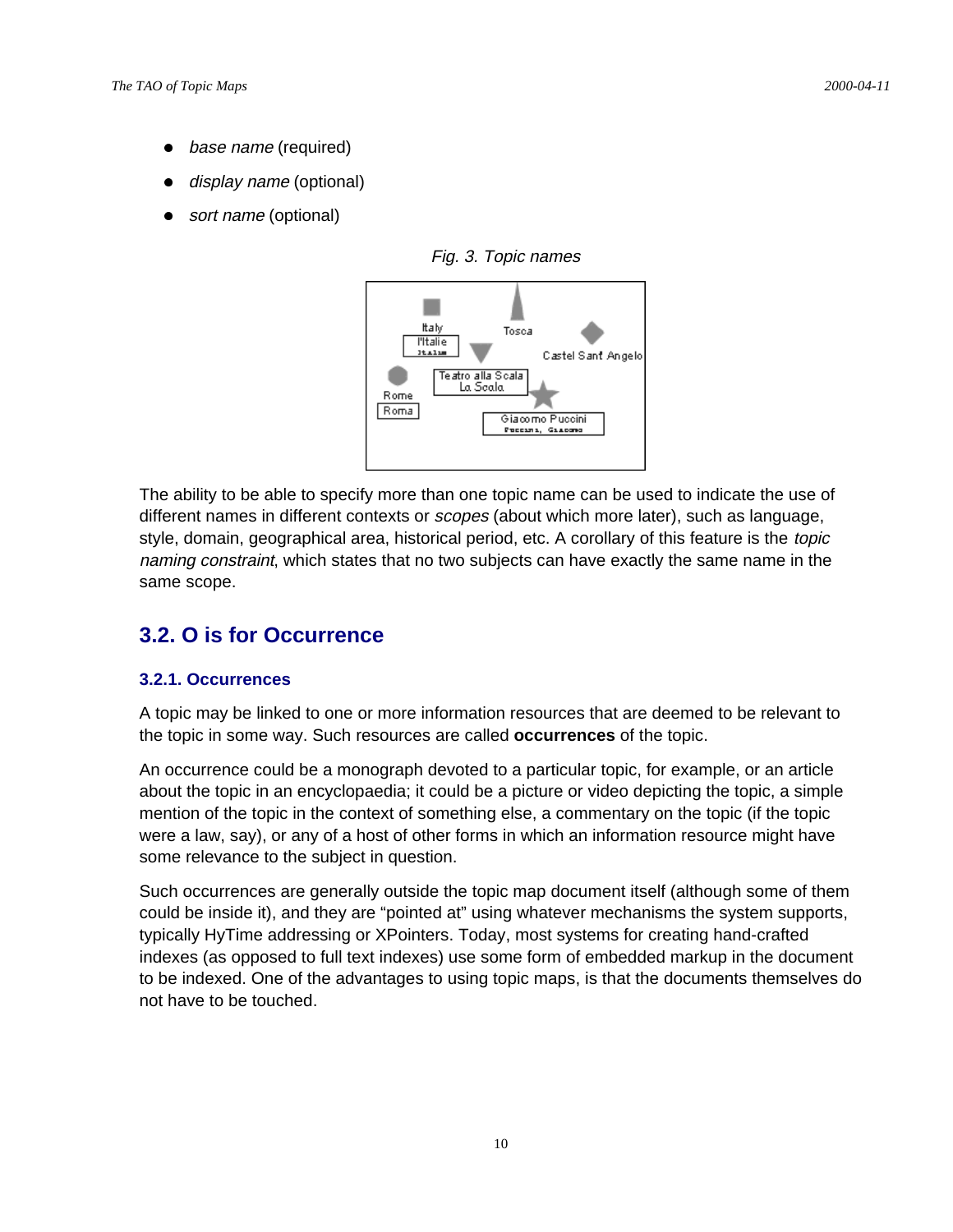



An important point to note here is the *separation into two layers* of the topics and their occurrences. This separation is one of the clues to the power of topic maps and we shall return to it later.

## **3.2.2. Occurrence roles**

Occurrences, as we have already seen, may be of any number of different types (we gave the examples of "monograph", "article", "illustration", "mention" and "commentary" above). Such distinctions are supported in the standard by the concepts of **occurrence role** and **occurrence role type**.





The distinction between an occurrence role and its type is subtle but important. In general terms they are both "about" the same thing, namely the way in which the occurrence contributes information to the subject in question (e.g. through being a portrait, an example or a definition). However, the role (indicated by the **role** attribute) is simply a mnemonic; the type (indicated by the **type** attribute), on the other hand, is a reference to a topic in the map which further characterizes the relevance of the role. In general it makes sense to specify the type of the occurrence role, since then the power of topic maps can be used to convey more information about the role.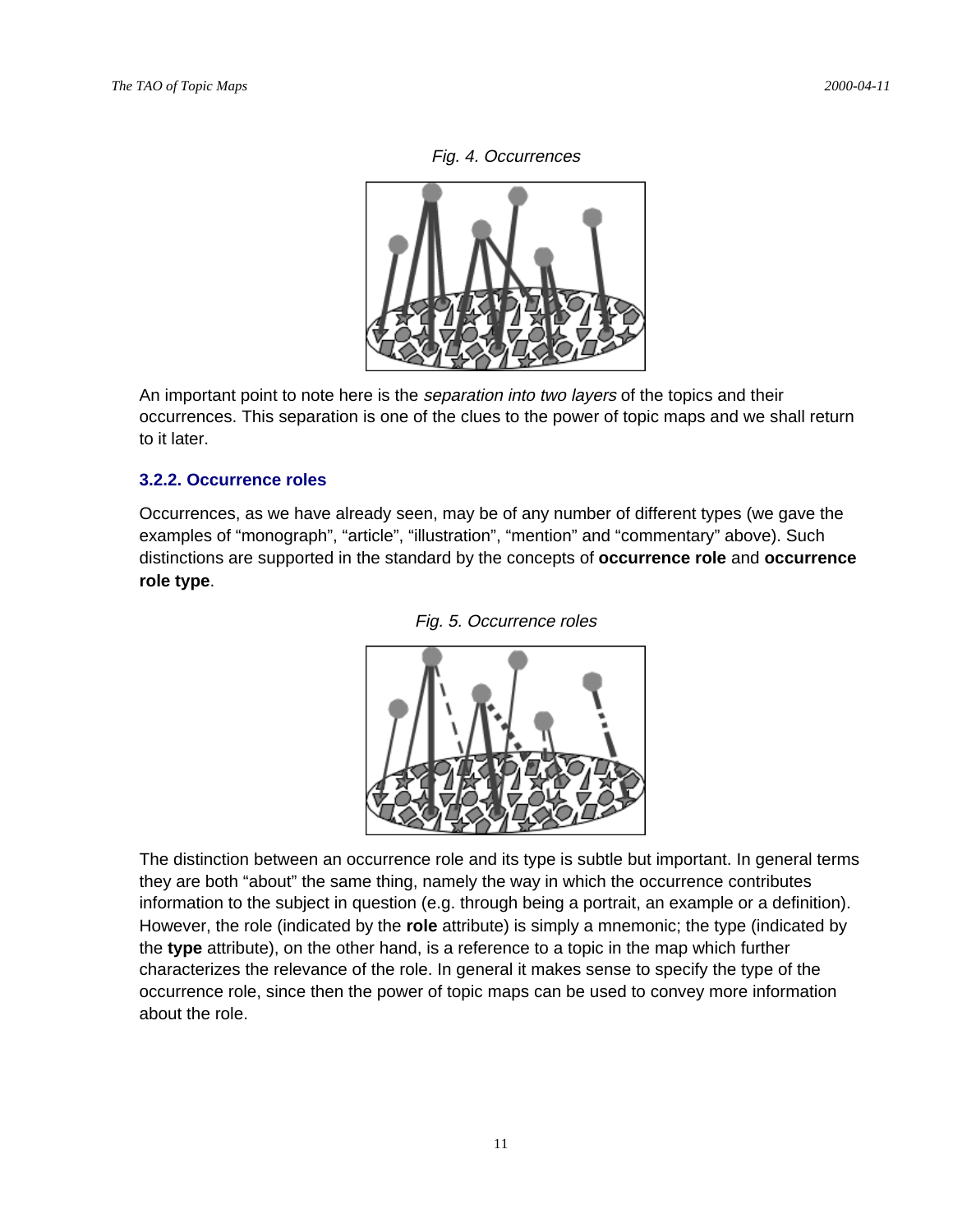# **3.3. A is for Association**

Up to now, all the constructs that have been discussed have had to do with topics as the basic organizing principle for information. The concepts of "topic", "topic type", "name", "occurrence" and "occurrence role" allow us to organize our information resources according to topic, and to

create simple indexes, but not much more.  $4$ 

The really interesting thing, however, is to be able to describe *relationships* between topics, and for this the topic map standard provides a construct called the **topic association**.

## **3.3.1. Associations**

A topic association is (formally) a link element that asserts a relationship between two or more topics. Examples might be as follows:

- "Tosca was written by Puccini"
- "Tosca takes place in Rome"
- "Puccini was born in Lucca"
- "Lucca is in Italy"
- "Puccini was influenced by Verdi"





#### **3.3.2. Association types**

Just as topics can be grouped according to type (composer, opera, country, etc.) and occurrences according to role (mention, article, commentary, etc.), so too can associations between topics be grouped according to their type. The **association type** for the relationships mentioned above are written\_by, takes\_place\_in, born\_in, is\_in (or geographical containment), and influenced\_by. As with most other constructs in the topic map standard, association types are themselves defined in terms of topics.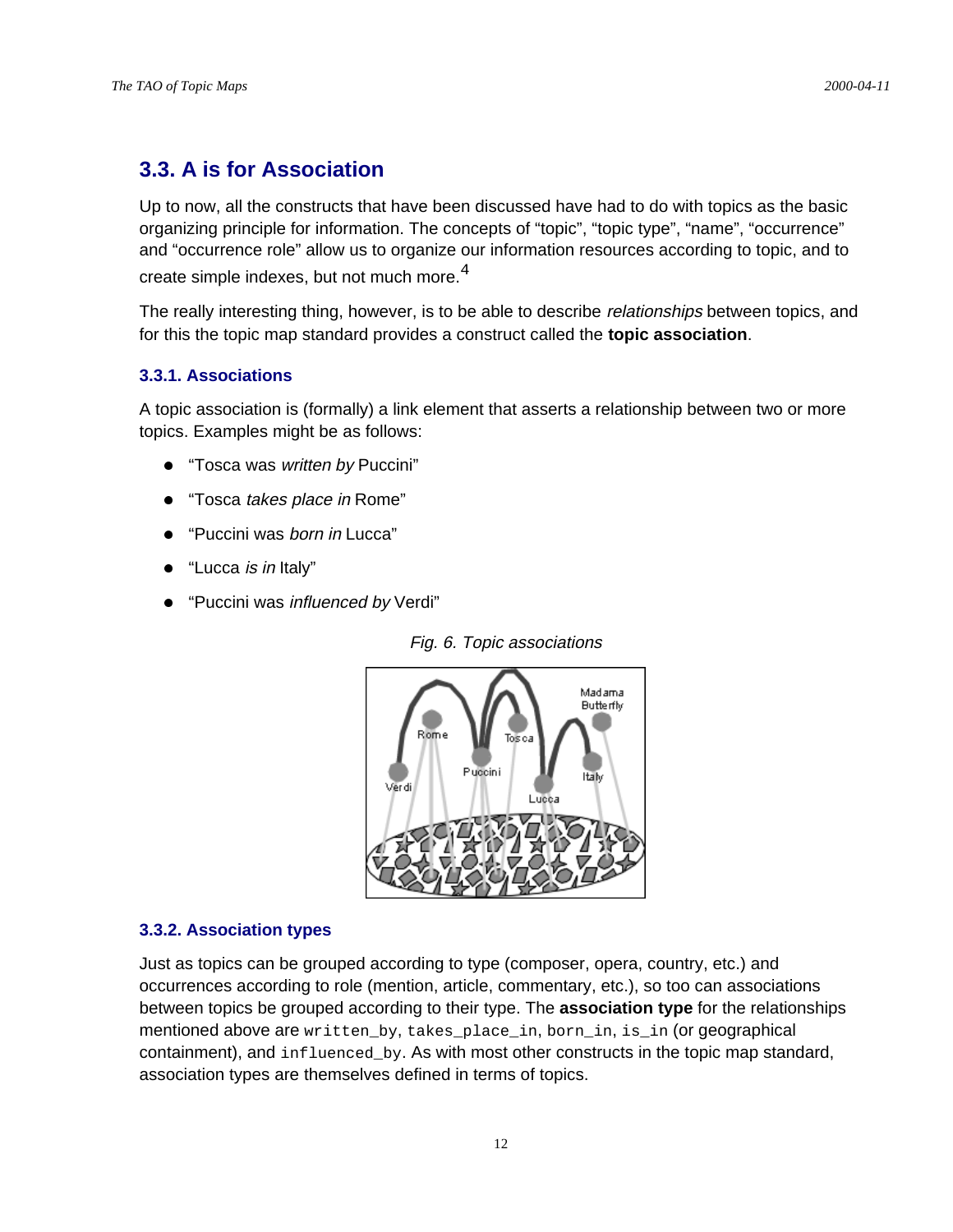The ability to do typing of topic associations greatly increases the expressive power of the topic map, making it possible to group together the set of topics that have the same relationship to any given topic. This is of great importance in providing intuitive and user-friendly interfaces for navigating large pools of information.

It should be noted that topic types are regarded as a special (i.e. syntactically privileged) kind of association type; the semantics of a topic having a type (for example, of Tosca being an opera) could equally well be expressed through an association (of type "type-instance") between the topic "opera" and the topic "Tosca". The reason for having a special construct for this kind of association is the same as the reason for having special constructs for certain kinds of names (indeed, for having a special construct for names at all): The semantics are so general and universal that it is useful to standardize them in order to maximize interoperability between systems that support topic maps.



Fig. 7. Association types

It is also important to note that while both topic associations and normal cross references are hyperlinks, they are very different creatures: In a cross reference, the anchors (or end points) of the hyperlink occur within the information resources (although the link itself might be outside them); with topic associations, we are talking about links (between topics) that are *completely* independent of whatever information resources may or may not exist or be considered as occurrences of those topics.

#### Why is this important?

Because it means that topic maps are information assets in their own right, irrespective of whether they are actually connected to any information resources or not. The knowledge that Rome is in Italy, that Tosca was written by Puccini and is set in Rome, etc. etc. is useful and valuable, whether or not we have information resources that actually pertain to any of these topics.

Also, because of the separation between the information resources and the topic map, the same topic map can be overlaid on different pools of information, just as different topic maps can be overlaid on the same pool of information to provide different "views" to different users. Furthermore, this separation provides the potential to be able to interchange topic maps among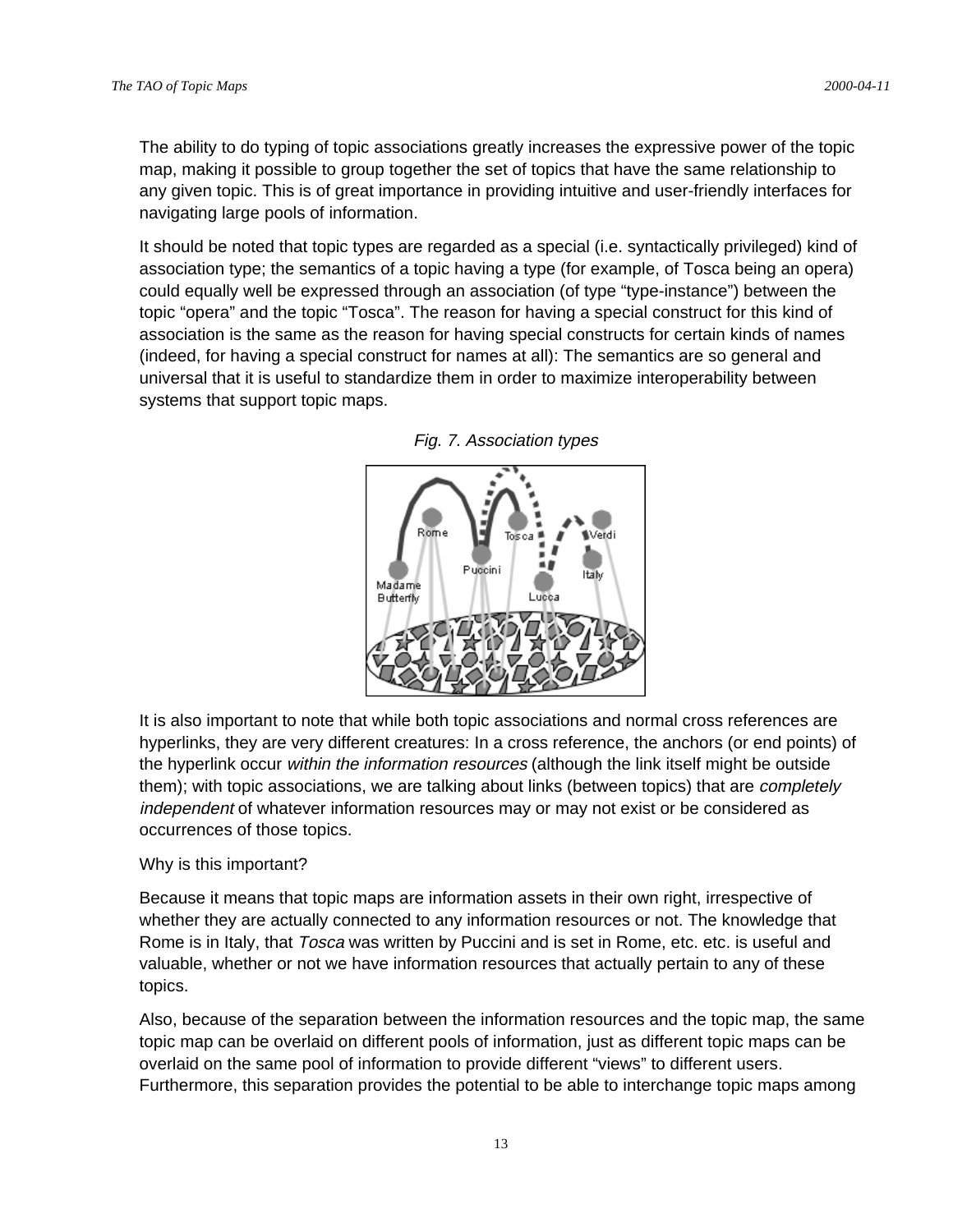publishers and to merge one or more topic maps.<sup>5</sup>



Fig. 8. Topic maps as portable semantic networks

#### **3.3.3. Association roles**

Each topic that participates in an association plays a role in that association called the **association role**. In the case of the relationship "Puccini was born in Lucca", expressed by the association between Puccini and Lucca, those roles might be "person" and "place"; for "Tosca was composed by Puccini" they might be "opera" and "composer". It will come as no surprise now to learn that the type of an association role (indicated by the **type** attribute) is also a topic!

Unlike relations in mathematics, associations are inherently multidirectional. In topic maps it doesn't make sense to say that A is related to B but that B isn't related to A: If A is related to B, then B *must*, by definition, be related to A. Given this fact, the notion of association roles assumes even greater importance. It is not enough to know that Puccini and Verdi participate in an "influenced-by" association; we need to know who was influenced by whom, i.e. who played the role of "influencer" and who played the role of "influencee".

This is another way of warning against believing that the names assigned to association types (such as "was influenced by") imply any kind of directionality. They do not! This particular association type could equally well (under the appropriate circumstances) be characterized by the name "influenced" (as in "Verdi influenced Puccini"). (See section STP-SCOPE for an example (involving Tosca and Rome) of how the scope feature might be used to make this happen in practice.)

# **3.4. The IFS of topic maps**

## **3.4.1. Identity (and public subjects)**

Sometimes the same subject is represented by more than one topic link. This can be the case when two topic maps are merged. In such a situation it is necessary to have some way of establishing the identity between seemingly disparate topics. For example, if reference works publishers from Norway, France and Germany were to merge their topic maps, there would be a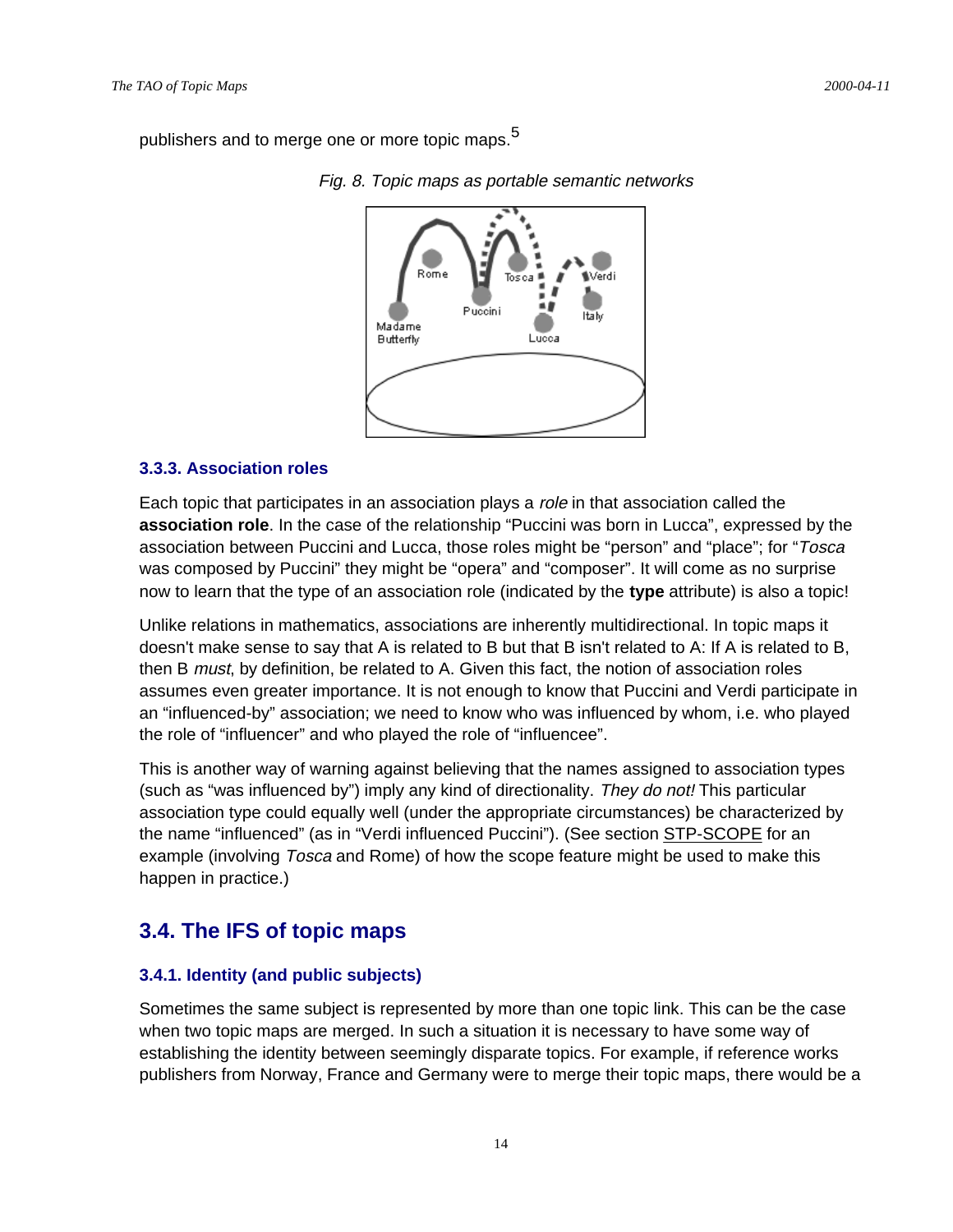need to be able to assert that the topics "Italia", "l'Italie" and "Italien" all refer to the same subject.

The concept that enables this is that of **public subject**, and the mechanism used is an attribute (the **identity** attribute) on the topic element. This attribute addresses a resource which identifies the subject in question as unambiguously as possible. That resource could be some official, publicly available document (for example, the ISO standard that defines 2- and 3-letter country codes), or it could simply be a definitional description within (or outside) one of the topic maps.

Any two topics that reference the same subject by means of their identity attributes are considered to be semantically equivalent to a single topic that has the union of the characteristics (the names, occurrences and associations) of both topics. In the topic map grove, a single topic node results from combining the characteristics of the two topics. $6$ 

Public subjects are a necessary precondition for the widespread use of portable topic maps, since there is no point in offering a topic map to others if it is not guaranteed to "match up" with relevant occurrences in the receiver's pool of information resources. Activities are therefore underway, under the aegis of ISO, OASIS and the GCA, to develop directories of public subjects.

## **3.4.2. Facets**

Sometimes it is convenient to be able to assign metadata to the information resources that constitute the occurrences of a topic from within the topic map. To provide this capability, the standard includes the concept of the **facet**.

Facets basically provide a mechanism for assigning property-value pairs to information resources. A facet is simply a property; its values are called **facet values**. Facets are typically used for supplying the kind of metadata that might otherwise have been provided by SGML or XML attributes, or by a document management system. This could include properties such as "language", "security", "applicability", "user level", "online/offline", etc.

Once such properties have been assigned, they can be used to create query filters producing restricted subsets of resources, for example those whose language is "Italian" and user level is "secondary school student".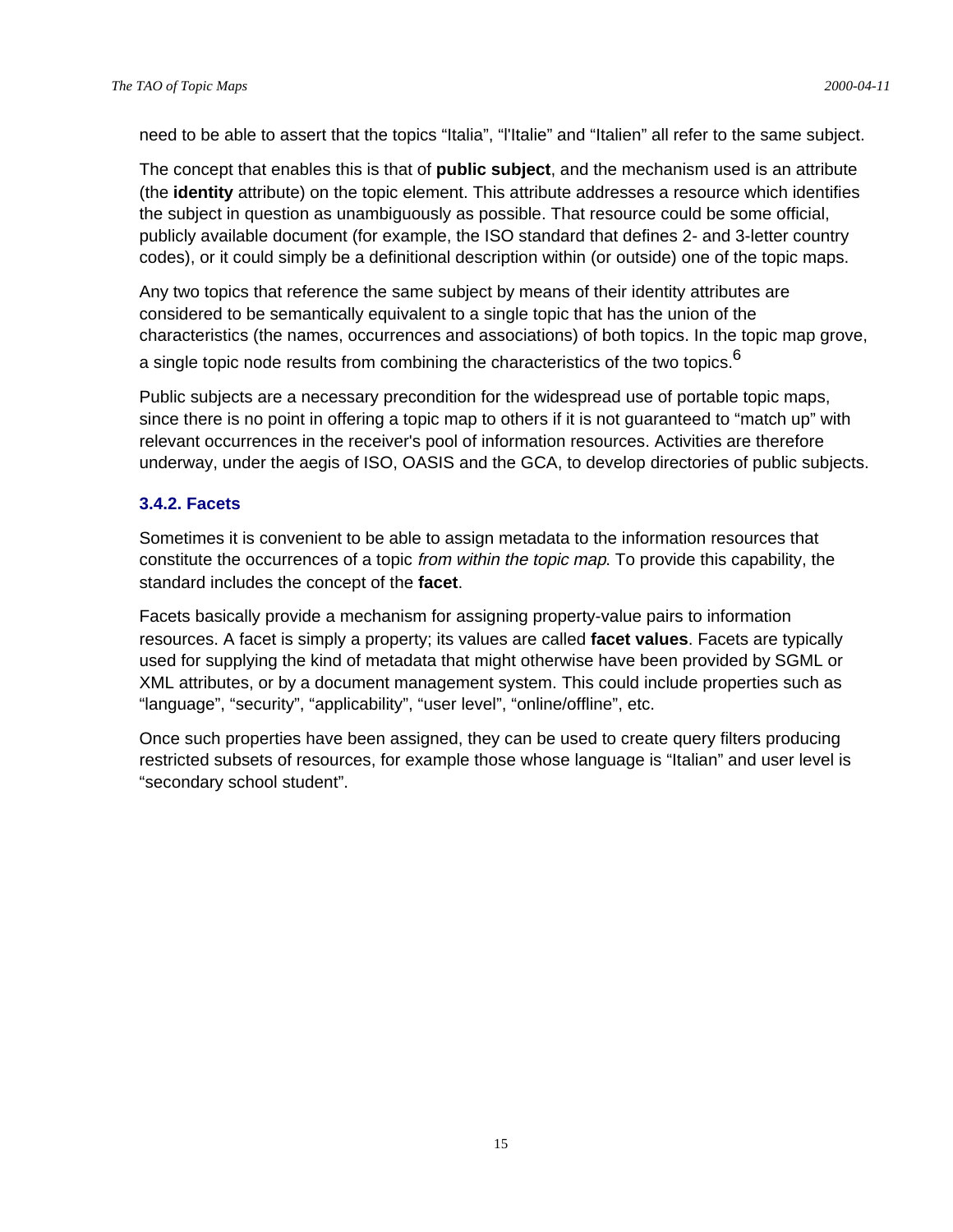

#### Fig. 9. Applying facets for filtering

It is important not to confuse facets with scope (about which more in the next section). Facets are generally speaking *not* used to qualify the objects in the "topic domain" part of the topic map (i.e. the topics, topic names and associations). Their purpose is simply to add attributes to information resources. In a sense, facets are orthogonal to the topic map model itself (except to the extent that both facet types and facet value types, like most other things in the topic map standard, are regarded as topics). Despite this, they provide a useful mechanism that complements and significantly extends the power of topic maps.

The distinction between a facet value name and its type, like that between an occurrence role and its type, is subtle but important. In one way they are both "about" the same thing, namely the value of a property exhibited by an information resource. However, the facet value name (indicated by the **facetval** attribute) is simply a token; the type (indicated by the **type** attribute), on the other hand, is a reference to a topic in the map which further characterizes the relevance of the value. As with occurrence role types, it generally makes sense to specify the type of the facet value, since then the power of topic maps can be used to convey more information about it. One situation in which it often will not make sense to instantiate a topic in order to provide a value for a facet is when the value is an integer, date, or some such about which there is no more to be said.<sup>7</sup>

#### **3.4.3. Scope**

The topic map model allows three things to be said about any particular topic: What names it has, what associations it partakes in, and what its occurrences are. These three kinds of assertions are known collectively as **topic characteristics**.

Assignments of topic characteristics are always made within a specific context, which may or may not be explicit. For example, if I (yet again) mention "tosca", I should expect my readers to think of the opera by Puccini (or its principle character), because of the context that has been set by the examples used so far in this paper. For an audience of bakers, however, the name "tosca" has quite other and sweeter connotations: it denotes another topic altogether.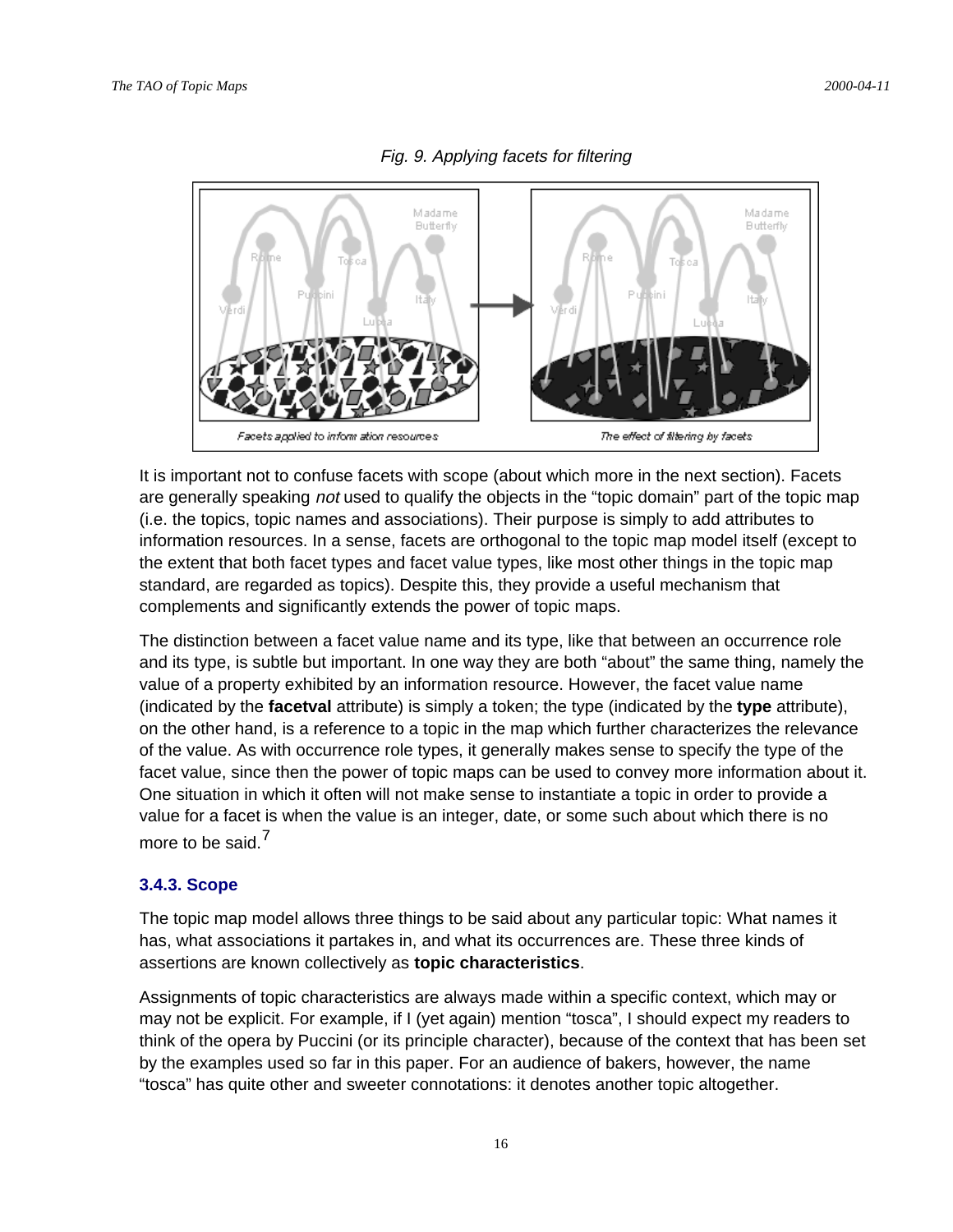Although we seldom notice it in everyday life, the problem of context is with us all the time. According to [SOWA1984] a sentence is derived from six different kinds of information, four of which ( tense and modality; presupposition; focus; and emotional connotations) are in way or another related to context.

Humans are remarkably good at dealing with context. It is that ability that enables them to make sense of two such similar statements as John Smith to marry Mary Jones on the one hand, and Retired priest to marry Bruce Springsteen on the other, or to parse and interpret the two sentences *Time flies like an arrow* and *Fruit flies like an apple*.  $^8$ 

Computers, however, are not yet that smart. Given two such simple statements as *Tosca takes* place in Rome and Tosca kills Scarpia, most of today's computers would not be able to infer which of the topics named "Tosca" was involved. In order to avoid this kind of problem, topic maps consider any assignment of a characteristic to a topic, be it a name, an occurrence or a role, to be valid within certain limits, which may or may not be specified explicitly. The *limit of* validity of such an assignment is called its **scope**.

Scope is defined in terms of **themes**, and a theme is defined as "a member of the set of topics used to specify a scope". In other words, a theme is a topic that is used to limit the validity of a set of assignments. Thus, the name "tosca" might be assigned to three different topics in scopes defined by the themes "opera", "opera"+"character", and "baking" respectively, thereby removing any ambiguity and reducing the chance of errors, for example when merging topic maps.

In fact, the well-designed, consistent and imaginative use of scope in topic maps does much more than simply remove ambiguity. It can also aid navigation, for example by dynamically altering the view on a topic map based on the user profile and the way in which the map is used. For example, any user that declares a specific interest in opera (or a specific lack of interest in baking!) can have the various toscas ranked accordingly.

Similarly, anything that is known about the general background of the user might be regarded as presuppositions that can affect the behaviour of the map. For example, in a topic map devoted to presenting the tourist attractions of a country, scope might be used to qualify topics such that different views on the information were presented to prospective visitors and professional tour operators.

Scope can also be used to dynamically determine which name to use for a topic based on how the topic was arrived at. For example, the association between Tosca (the opera) and Rome might be labelled "takes place in" in the scope of the association role type "action" (the opera) and "setting for" in the scope of the association role type "location" (the city).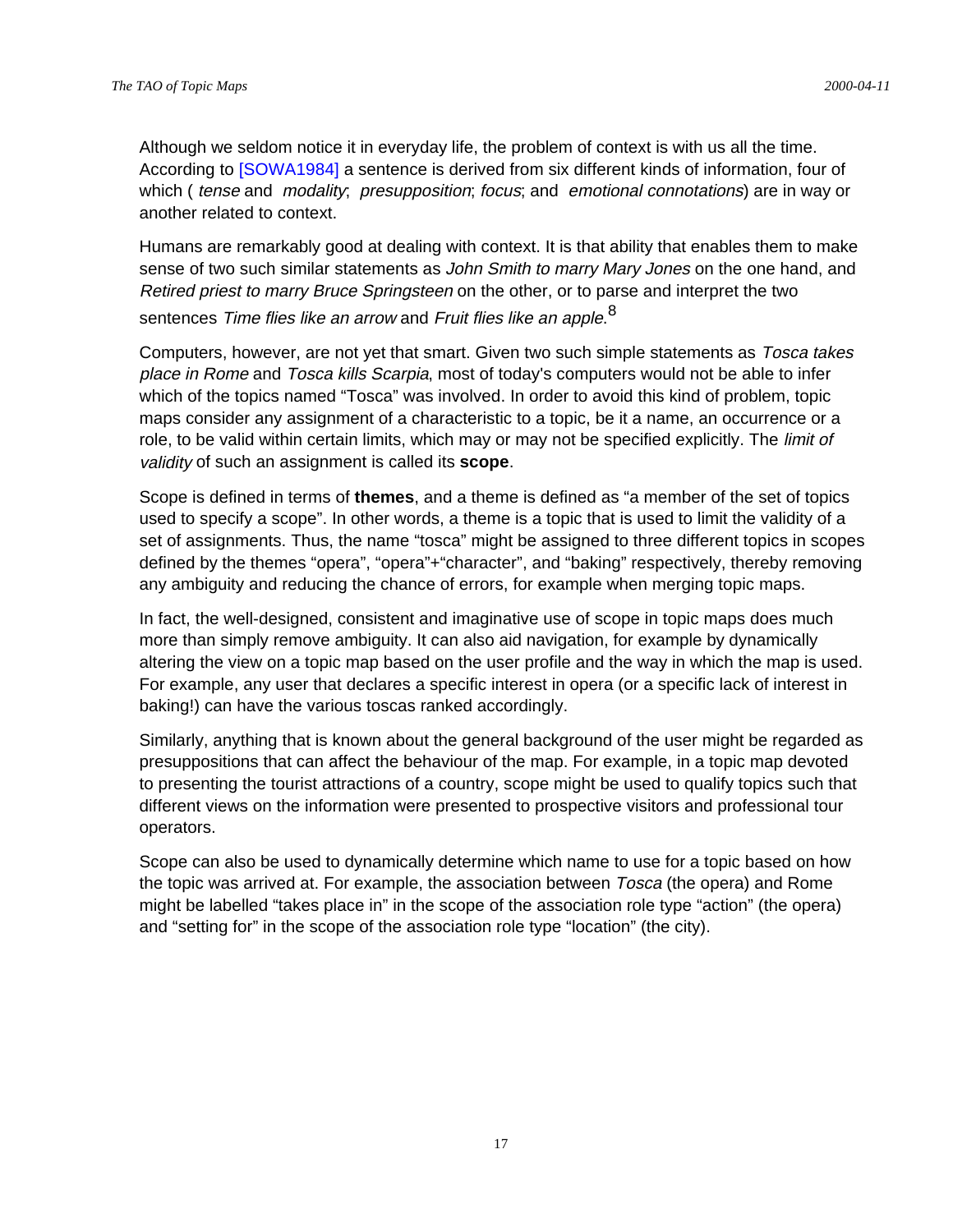

The effect of applying scope

Fig. 10. Scoping topic names, occurrences and associations

As mentioned above, scope should not be confused with facets. The two mechanisms are different and complementary. Whereas scope can be seen as a filtering mechanism that is based on properties of the topics, facets provide for filtering based on properties of the information resources themselves.

# **3.5. The BUTS of topic maps**

Scopes applied to topic characteristics

Topic maps have no buts, but... well, there are a couple more things to be said and this seemed like as good a title as any.

It is sometimes claimed that "everything in a topic map is a topic". This is almost true, but not quite. Specifically, all types (topic types, association types, occurrence role types, facet types and facet value types) are defined as topics. In addition, scope is defined in terms of themes which are themselves topics.<sup>9</sup>

This design gives tremendous power to the model, allowing among other things for the topic map to be self-documenting. Since the ontology of a topic map (the kinds of things it consists of) is defined in terms of topics in the same map, the map can be used to described its own ontology and provide more functionality and flexibility when used for navigation or querying.

It also turns out that because of the power of the topic map model, topic maps can also be used to define the control information used for much topic map processing. The committee that developed topic maps has already coined the term "topic map template" for the declarative part of a topic map, and this is itself a topic map. Current research also indicates that queries on topic maps, schemas for constraining classes of topic maps, and user profiles for interacting with topic maps all can be expressed as topic maps. Finally, interesting work is being done on the use of topic maps for even more esoteric purposes, from the standardized representation of other graph structures, such as social networks, to the management of multiple schema languages.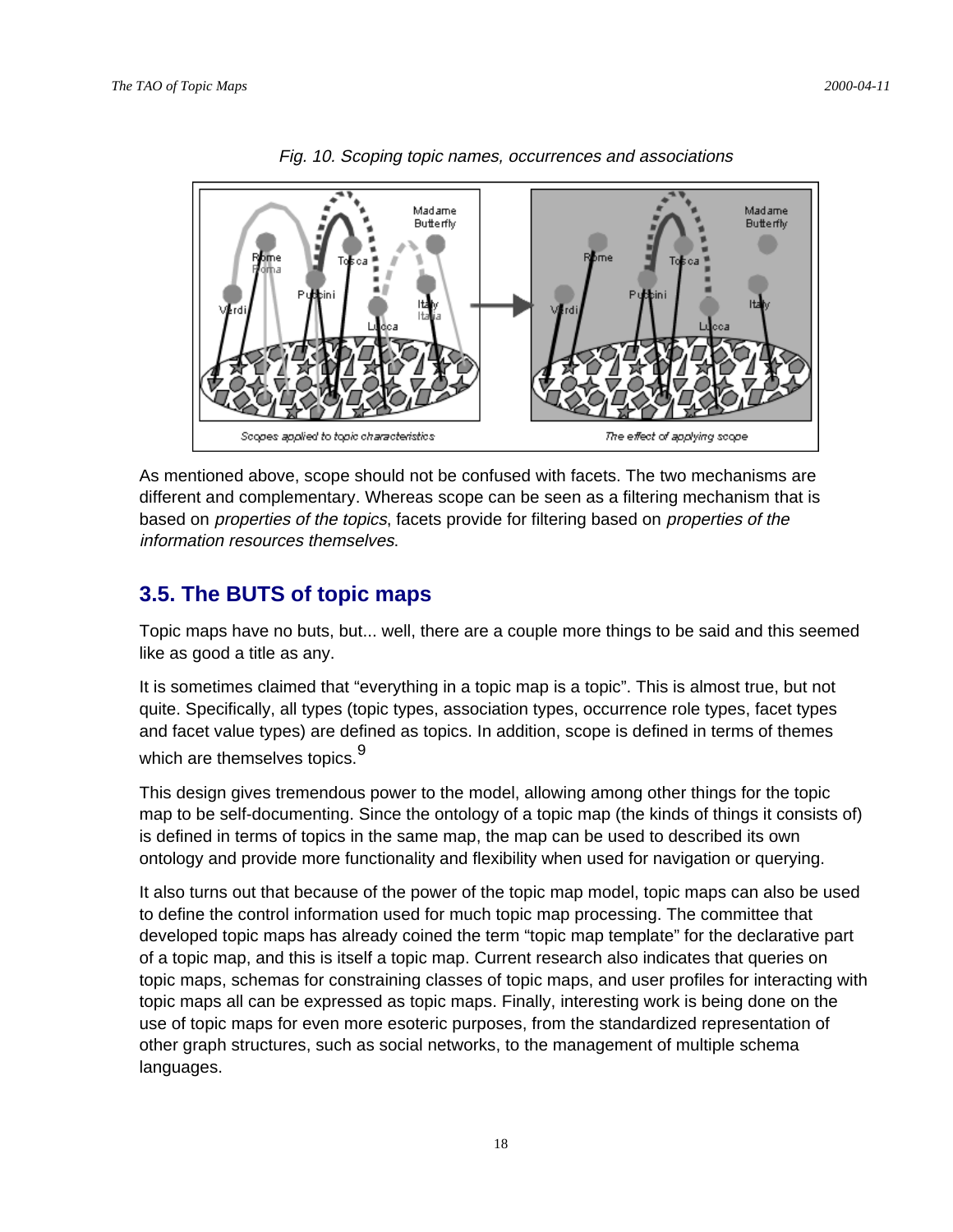# **4. Conclusion**

Topic maps started life as a way of representing the knowledge structures inherent in traditional back of book indexes, in order to solve the information management problems involved in creating, maintaining and processing indexes for complex documentation. As the model evolved, their scope was broadened to encompass other kinds of navigational aid, such as glossaries, thesauri and cross references.

One of the ground-breaking aspects of topic maps, made possible by the use of the HyTime standard, was the use of independent (or out-of-line) linking and addressing mechanisms. This frees the index from the resource it indexes and made it possible to create indexes for resources to which the indexer does not have write access.

However, instead of simply replicating the features of a printed index, the topic map model generalizes them, extending them in many directions at once and thereby enabling navigation in hitherto undreamt of ways. With topic maps a user can wander at leisure through a multidimensional topic space of knowledge before deciding which information resources are relevant, instead of wading through volumes or megabytes of data in order to find what he or she is looking for. Similarly, queries based on topic maps can be much more accurate than simple full text searching. From being a useful but often underused adjunct to the main body of information, indexes (when based on topic maps) look set to become the *sine qua non* of information delivery and consumption.

The generality and expressive power of the topic map model bring with it other advantages that go far beyond those traditionally associated with indexes. The close similarity to semantic nets gives an idea of how topic maps, even without any occurrences connecting them to an information pool, can become valuable resources in their own right. This in turn opens up new business opportunities for creating and selling "portable topic maps" that can be overlaid on multiple information pools. For traditional commercial publishers, producing well-crafted topic maps could be a new way of leveraging their existing knowledge and experience and combating the threat to their existence posed by the vast amounts of information now available for free.

The ability to encode arbitrarily complex knowledge structures and link them to information assets indicates a major role for topic maps in the realm of knowledge management: Topic maps can be used to represent the interrelation of roles, products, procedures, etc. that constitute corporate memory, and link them to the corresponding documentation.

The list seems to be endless and we can expect new usage scenarios to continue to turn up as new tools are developed, new projects conceived and new insights gained. And if a book without an index is like a country without a map, then perhaps one day a world without topic maps will seem like a head without a brain.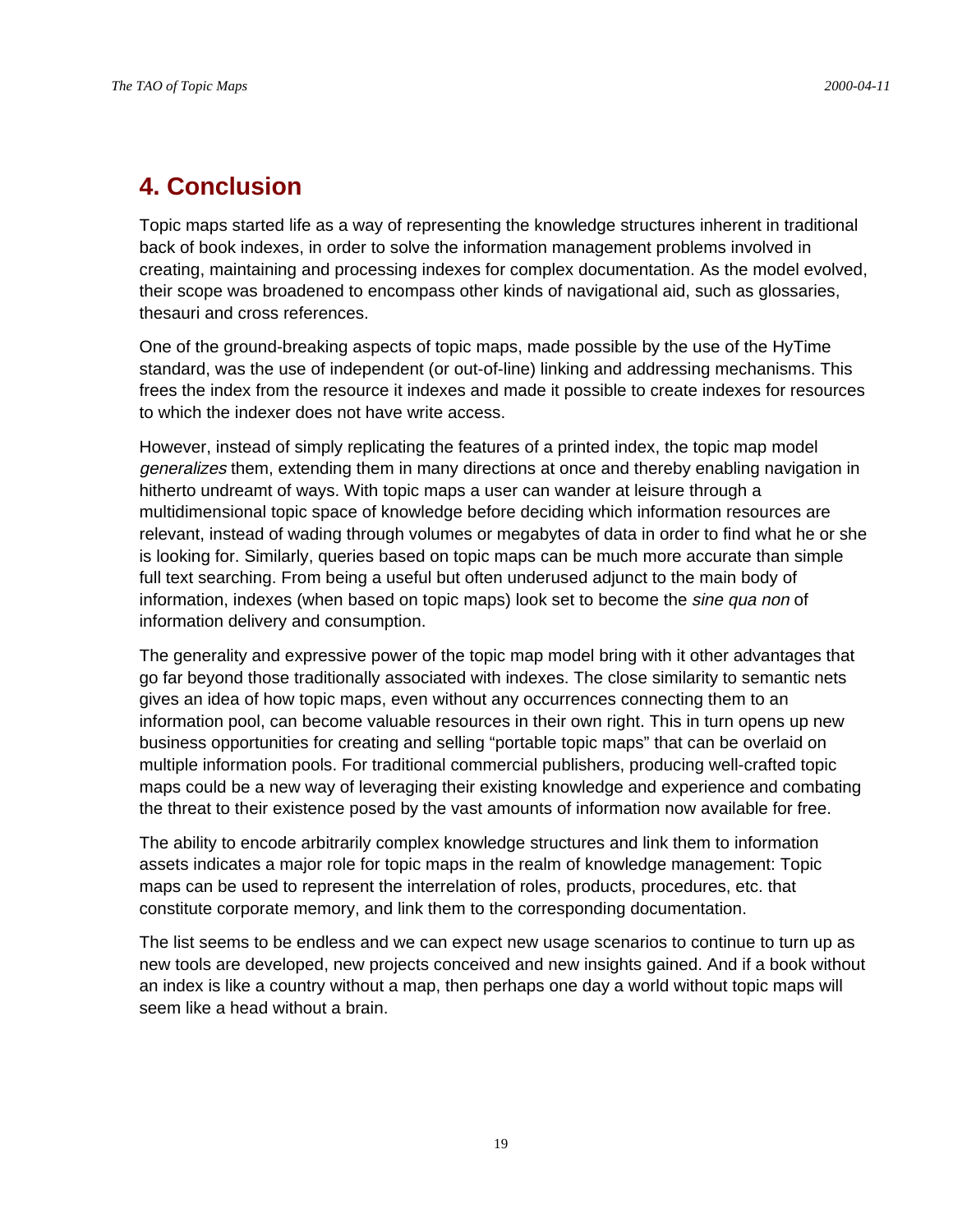#### **Acknowledgements**

Thanks to my former colleagues (now collaborators) in the STEP topic map conspiracy, in particular Rafal Ksiezyk, Graham Moore and Hans Holger Rath, for many inspiring discussions; to Geir Ove Grønmo for developing all manner of topic map software for me to play with; to the editors of the topic map standard, Steve Newcomb, Martin Bryan and (in particular) Michel Biezunski, and all the others involved in its development, for doing such an excellent job; and to Sylvia Schwab for her advice and encouragement.

For examples, demos and more information about topic maps, see the website www.topicmaps.com.

#### **Bibliography**

**[Bonura 94]** Bonura, L. S.: The Art of Indexing (John Wiley, New York 1994)

- **[DocBook 99]** Walsh, N. and Muellner, L.: DocBook: The Definitive Guide (O'Reilly, Sebastopol 1999)
- **[Goldfarb 90]** Goldfarb, Charles F.: The SGML Handbook (OUP, Oxford 1990)
- **[ISO 13250]** International Organization for Standardization, ISO/IEC 13250, Information technology – SGML Applications – Topic Maps (ISO, Geneva 2000)
- **[ISO 2788]** International Organization for Standardization, ISO 2788:1986. Guidelines for the establishment and development of monolingual thesauri (ISO, Geneva 1986)
- **[ISO 5964]** International Organization for Standardization, ISO 5964:1985. Guidelines for the establishment and development of multilingual thesauri (ISO, Geneva 1985)
- **[Pepper 99]** Pepper, S.: "Navigating Haystacks, Discovering Needles", Markup Languages: Theory and Practice, Vol. 1 No. 4 (MIT Press, 1999)
- **[Pogue 97]** Pogue, D. and Speck, S.: Opera for Dummies (IDG Books, Chicago 1997)
- **[Ruggles 97]** Ruggles, Rudy L., ed. Knowledge management tools (Butterworth-Heinemann, Boston 1997)
- **[Sowa 84]** Sowa, J.: Conceptual Structures (Addison-Wesley, Reading 1984)
- **[Sowa 2000]** Sowa, J.: Knowledge Representation: Logical, Philosophical and Computational Foundations (Brooks-Cole, Pacific Grove 2000)
- **[Z39.19]** ANSI/NISO, Z39.19. Guidelines for the construction, format and management of monolingual thesauri (ANSI/NISO, Bethesda 1993)